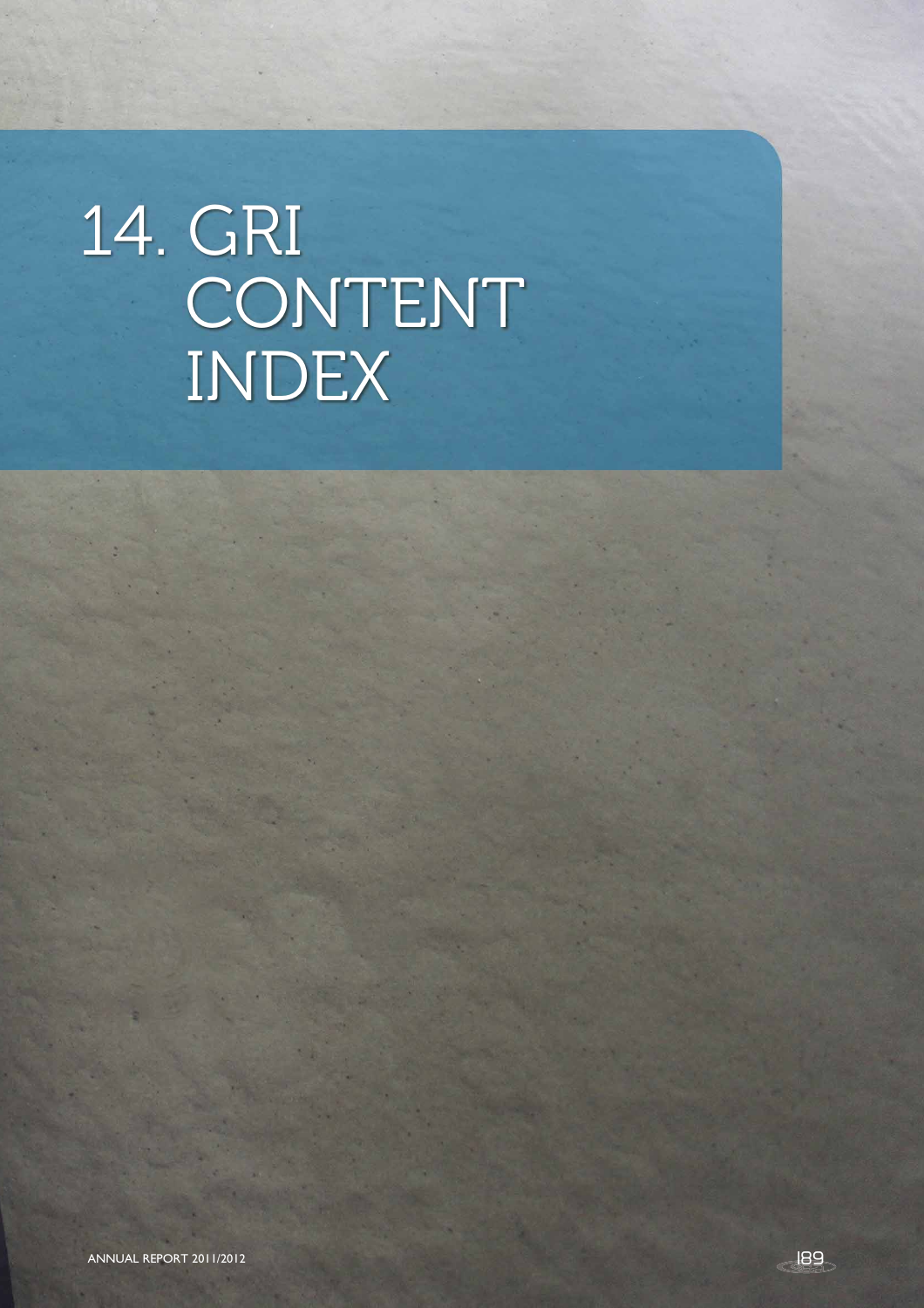#### Strategy and Profile Disclosures

| Strategy and Analysis (2 indicators)   |                                                                                                                |                |
|----------------------------------------|----------------------------------------------------------------------------------------------------------------|----------------|
|                                        | Statement from the most senior decision maker.                                                                 | 4              |
| 2.                                     | Description of key impacts, risks and opportunities.                                                           | 18             |
| Organisational profile (10 indicators) |                                                                                                                |                |
|                                        | Name of organisation.                                                                                          | 6              |
|                                        | Primary brands, products and/or services.                                                                      |                |
| 3.                                     | Operational structure of the organisation, including main divisions, operating companies, subsidiaries and     |                |
|                                        | joint ventures.                                                                                                | $\overline{2}$ |
| 4.                                     | Location of organisation's headquarters.                                                                       | 6              |
| 5.                                     | Number of countries where the organisation operates                                                            |                |
| 6.                                     | Nature of ownership and legal form.                                                                            |                |
|                                        | Markets served by the organisation (including geographic breakdown, sectors served and types of                |                |
|                                        | customers/beneficiaries).                                                                                      |                |
| 8.                                     | Scale of the reporting organisation, including, number of employees, number of operations, net revenues, total |                |
|                                        | assets, quantity of products or services produced.                                                             | 8              |
| 9.                                     | Significant changes during the reporting period regarding operational area, size, structure, and ownership.    | 2              |
|                                        | 10. Awards received during the reporting period.                                                               | 15             |

### Report profile (4 indicators); Report scope and boundary (7 indicators); GRI Content index (1 indicator); Assurance over the report (1 indicator)

190

| Τ. | Reporting period for information provided.                                                                             | 6   |
|----|------------------------------------------------------------------------------------------------------------------------|-----|
| 2. | Date of most recent previous report.                                                                                   | 6   |
| 3. | Reporting cycle.                                                                                                       | 6   |
| 4. | Contact point for questions regarding the report or its contents.                                                      | 6   |
| 5. | Process for defining report content, including, determining materiality, prioritising topics within the report and     |     |
|    | identifying stakeholders the organisation expects to use the report.                                                   | 6   |
| 6. | Boundary of the report.                                                                                                | 6   |
| 7. | Any specific limitations on the scope or boundary of the report.                                                       | 6   |
| 8. | Basis for reporting on joint ventures, subsidiaries, leased facilities, outsourced operations and other entities.      | 6   |
| 9. | Data measurement techniques and the bases of calculations, including assumptions and techniques underlying             |     |
|    | estimations applied to the compilation of the indicators and other information in the report.                          | 6   |
|    | 10. Explanation of the effect of any re-statement of information provided in earlier reports, and the reasons for such |     |
|    | re-statement                                                                                                           | 157 |
|    | 11. Significant changes from previous report periods in the scope, boundary, or measurement methods applied in         |     |
|    | the report.                                                                                                            | 6   |
|    | 12. GRI Content Index - Table identifying location of standard disclosures in the report - pages numbers or            |     |
|    | web links.                                                                                                             | 190 |
|    | 13. Assurance - Policy and current practice with regard to seeking external assurance for the report, if not included  |     |
|    | in an assurance report, explain the scope and basis of any external assurance provided. Also explain the relationship  |     |
|    | between the organisation and the assurance provider.                                                                   | 6   |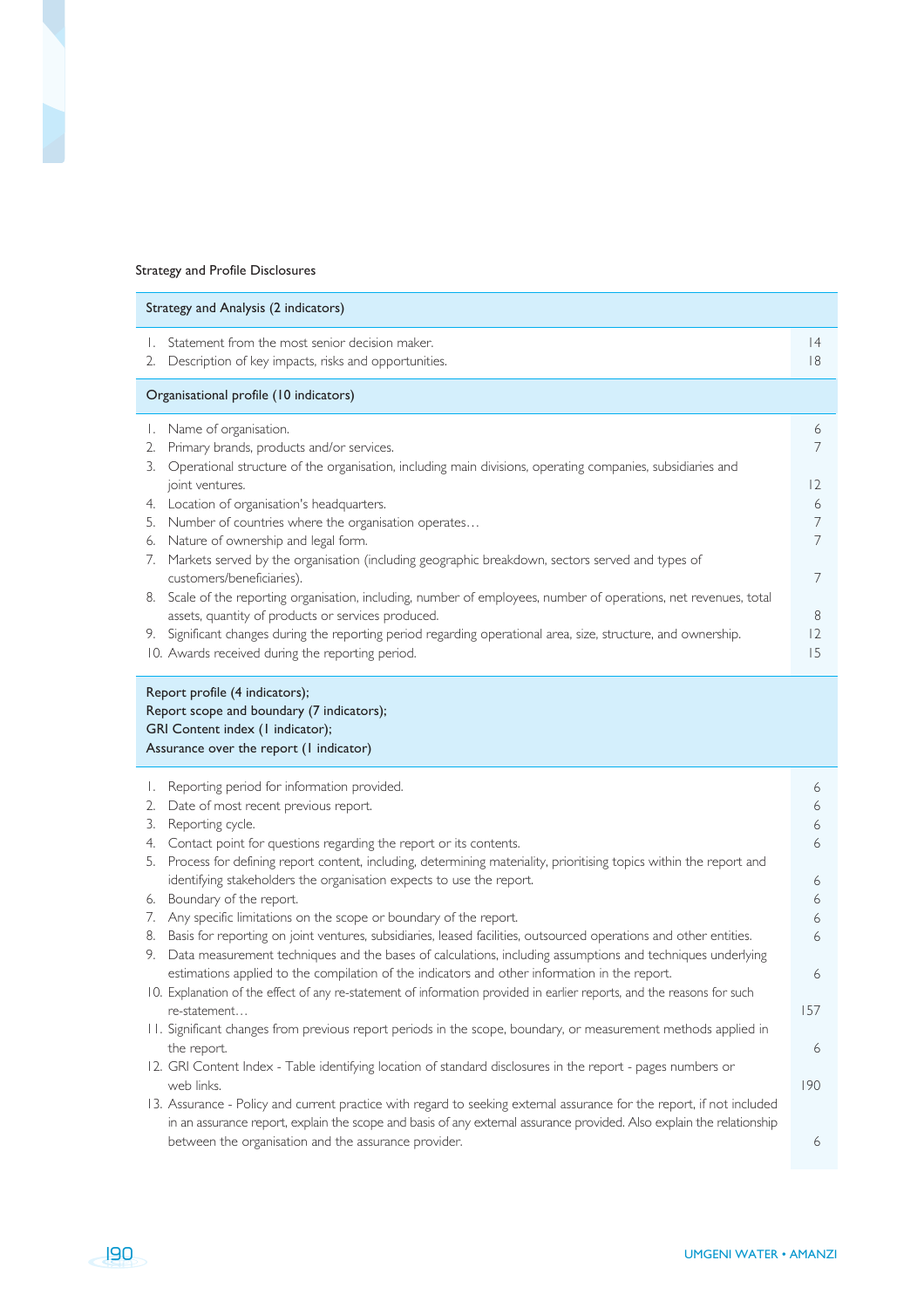# Governance (10 indicators); Commitment to External Initiatives (3 indicators); Stakeholder Engagement (4 indicators); Governance, Commitments and Engagements

| 2. | 1. Governance structure of the organisation, including committees under the highest governance body and responsibilities<br>Indicate whether the chair of the highest governance body is also an executive officer.<br>3. State the number and gender of members of the highest governance body who are independent and/or | 26<br>26     |  |
|----|----------------------------------------------------------------------------------------------------------------------------------------------------------------------------------------------------------------------------------------------------------------------------------------------------------------------------|--------------|--|
|    | non-executive members                                                                                                                                                                                                                                                                                                      | 26           |  |
| 4. | Mechanisms for shareholders and employees to provide recommendations or direction to the highest governance body.                                                                                                                                                                                                          | 42           |  |
|    | 5. Linkage between compensation for member of the highest governance body, senior managers, and executives and the<br>organisation's performance.                                                                                                                                                                          | $\mid 8$     |  |
|    | 6. Processes in place for the highest governance body to ensure conflicts of interest are avoided.                                                                                                                                                                                                                         | 33           |  |
|    | 7. Process for determining the composition, qualifications, and expertise of the members of the highest governance body                                                                                                                                                                                                    |              |  |
|    | and its committees, including any consideration of gender and other indicators of diversity.                                                                                                                                                                                                                               | 8            |  |
| 8. | Internally developed statements of mission or values, codes of conduct, and principles relevant to economic, environmental<br>and social performance and the status of their implementation                                                                                                                                | 9            |  |
| 9. | Procedures of the highest governance body for overseeing the organisation's identification and management of economic,                                                                                                                                                                                                     |              |  |
|    | environmental and social performance, including relevant risks and opportunities, and adherence or compliance with                                                                                                                                                                                                         |              |  |
|    | internally agree standards, codes of conduct and principles.                                                                                                                                                                                                                                                               | $\circ$      |  |
|    | 10. Processes for evaluating the highest governance body's own performance, particularly with respect to economic,                                                                                                                                                                                                         |              |  |
|    | environmental and social performance.                                                                                                                                                                                                                                                                                      | 8            |  |
|    | 11. Explanation of whether and how the precautionary approach or principle is addressed by the organisation.                                                                                                                                                                                                               | 92           |  |
|    | 12. Externally developed economic, environmental and social charters, or other initiatives to which the organisation subscribes<br>or endorses.                                                                                                                                                                            | 84           |  |
|    | 13. Membership in associations in which the organisation has positions in governance bodies, participates in projects or                                                                                                                                                                                                   |              |  |
|    | communities, provides funding beyond routine memberships dues or views membership as strategic.                                                                                                                                                                                                                            | 0            |  |
|    | 14. List of stakeholder groups engaged by the organisation.                                                                                                                                                                                                                                                                | 42           |  |
|    | 15. Basis for identification and selection of stakeholders with whom to engage.                                                                                                                                                                                                                                            | 42           |  |
|    | 16. Approaches to stakeholder engagement, including frequency of engagement by type and by stakeholder group.                                                                                                                                                                                                              | 42           |  |
|    | 17. Key topics and concerns that have been raised through stakeholder engagement and how the organisation has responded                                                                                                                                                                                                    |              |  |
|    | to those key topics and concerns including through its reporting.                                                                                                                                                                                                                                                          | 42           |  |
|    | Disclosures on Management Approach (1 each for Economic, Environmental, Labour, Human Rights, Society and                                                                                                                                                                                                                  |              |  |
|    | <b>Product Responsibility)</b>                                                                                                                                                                                                                                                                                             |              |  |
|    | DMA EC Disclosure on management approach EC.                                                                                                                                                                                                                                                                               | 70-71;77     |  |
|    | DMA EN Disclosure on management approach EN.                                                                                                                                                                                                                                                                               | $9 - 11; 84$ |  |
|    | DMA LA Disclosure on management approach LA.                                                                                                                                                                                                                                                                               | $9 - 11;96$  |  |
|    | $9 - 11;96$<br>DMA HR Disclosure on management approach HR.                                                                                                                                                                                                                                                                |              |  |
|    | $9 - 11; 77$<br>DMA SO Disclosure on management approach SO.                                                                                                                                                                                                                                                               |              |  |

DMA PR Disclosure on management approach PR.

ANNUAL REPORT 2011/2012

191

9-11; 62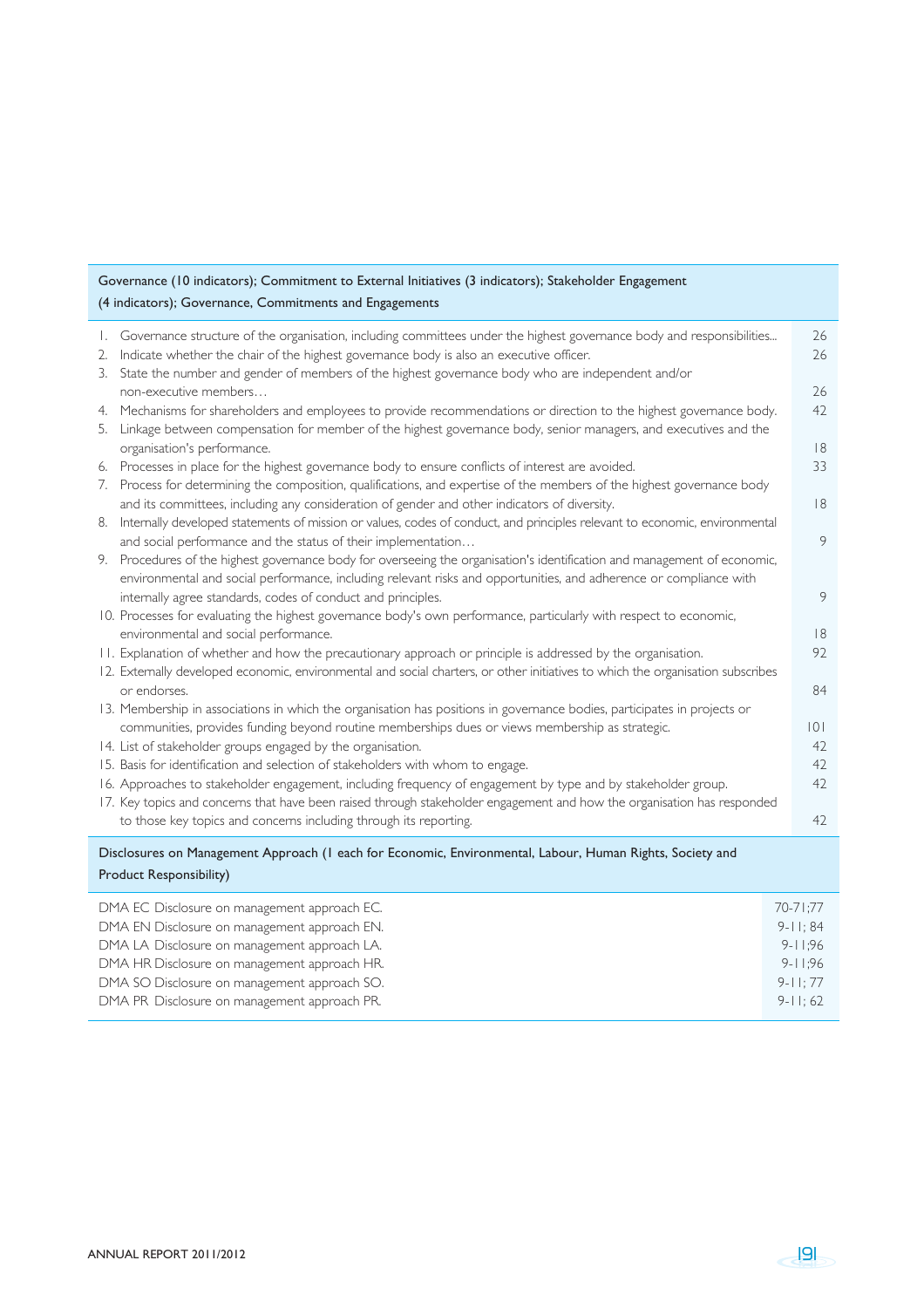# 14. GRI CONTENT INDEX CONTINUED...

#### Economic Indicators

| Economic Performance, including Market Presence and Indirect Economic Aspects (9 indicators, 7 are 'core') |                                                                                                                   |     |
|------------------------------------------------------------------------------------------------------------|-------------------------------------------------------------------------------------------------------------------|-----|
| ECI                                                                                                        | Direct economic value generated and distributed, including revenues, operating costs, employee compensation,      |     |
|                                                                                                            | donations and other community investments, retained earnings, and payments to capital providers and governments.  | 126 |
| EC <sub>2</sub>                                                                                            | Financial implications and other risks and opportunities for the organisation's activities due to climate change. | 64  |
| EC <sub>3</sub>                                                                                            | Coverage of the organisation's defined benefit plan obligations.                                                  | 170 |
| EC <sub>4</sub>                                                                                            | Significant financial assistance received from government.                                                        | 159 |
| EC <sub>5</sub>                                                                                            | Policy, practices, and proportion of spending on locally-based suppliers at significant locations of operation.   | 78  |
| EC6                                                                                                        | Procedures for local hiring and proportion of senior management hired form the local community at locations of    |     |
|                                                                                                            | significant operation.                                                                                            | 97  |
| EC7                                                                                                        | Development and impact of infrastructure investments and services provided primarily for public benefit through   |     |
|                                                                                                            | commercial, in-kind, or pro bono engagement.                                                                      |     |

#### Environmental Indicators

192

# Environmental Performance, including Materials, Energy, Water, Biodiversity, Emissions, Effluent & Waste, Compliance and Transport (30 indicators, of which 17 are 'core')

| ENI              | Materials used by weight or volume.                                                                                      | 90 |
|------------------|--------------------------------------------------------------------------------------------------------------------------|----|
| EN <sub>2</sub>  | Percentage of materials used that are recycled input materials.                                                          | 92 |
| EN <sub>3</sub>  | Direct energy consumption by primary energy source.                                                                      | 90 |
| EN <sub>4</sub>  | Indirect energy consumption by primary source.                                                                           | 90 |
| EN8              | Total water withdrawal by source.                                                                                        | 84 |
| EN11             | Location and size of land owned, leased, managed in, or adjacent to, protected areas and areas outside of high           |    |
|                  | biodiversity value outside protected areas.                                                                              | 85 |
| EN <sub>12</sub> | Description of significant impacts of activities, products, and services on biodiversity in protected areas and areas of |    |
|                  | high biodiversity value outside protected areas.                                                                         | 85 |
| EN <sub>13</sub> | Habitats protected or restored.                                                                                          | 85 |
| EN <sub>16</sub> | Total direct and indirect greenhouse gas emissions by weight.                                                            | 91 |
| EN17             | Other relevant indirect greenhouse gas emissions by weight.                                                              | 91 |
| EN <sub>19</sub> | Emissions of ozone-depleting substances by weight.                                                                       | 91 |
| <b>EN20</b>      | NOx, SOx, and other significant air emissions by type and weight.                                                        | 91 |
| EN <sub>2</sub>  | Total water discharge by quality and destination.                                                                        | 87 |
| <b>EN22</b>      | Total weight of waste by type and disposal method.                                                                       | 92 |
| <b>EN23</b>      | Total number and volume of significant spills.                                                                           | 93 |
| <b>EN26</b>      | Initiatives to mitigate environmental impacts of products and services, and extent of impact mitigation.                 | 93 |
| <b>EN27</b>      | Percentage of products sold and their packaging materials that are reclaimed by category.                                | 92 |
| <b>EN28</b>      | Monetary value of significant fines and total number of non-monetary sanctions for non-compliance with environmental     |    |
|                  | and other regulations.                                                                                                   | 93 |
| <b>EN.29</b>     | Significant environmental impacts of transporting products and other goods and materials used for the organization's     |    |
|                  | operations, and transporting members of the workforce.                                                                   | 93 |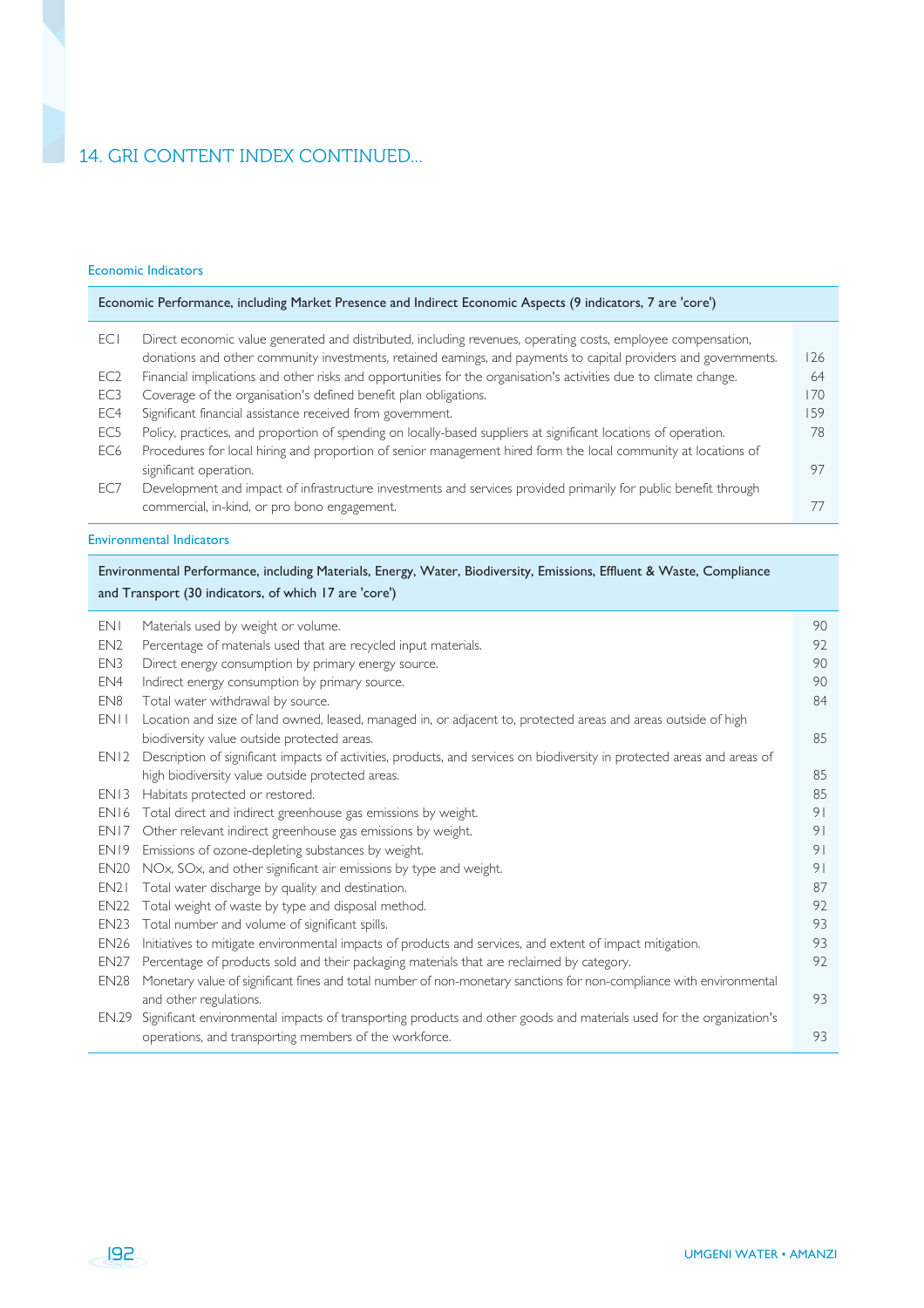#### Social Indicators - Labour Practices and Decent Work

| Labour Performance, including Employment, Labour/ Management Relations, Occupational Health & Safety, Training &<br>Education and Diversity & Equal Opportunity (14 indicators, of which 9 are 'core') |                                                                                                                       |     |
|--------------------------------------------------------------------------------------------------------------------------------------------------------------------------------------------------------|-----------------------------------------------------------------------------------------------------------------------|-----|
| LA I                                                                                                                                                                                                   | Total workforce by employment type, employment contract and region, broken down by gender.                            | 96  |
| LA <sub>2</sub>                                                                                                                                                                                        | Total number and rate of employee turnover by age group, gender and region                                            | 97  |
| LA15                                                                                                                                                                                                   | Return to work and retention rates after parental leave, by gender.                                                   | 97  |
| LA4                                                                                                                                                                                                    | Percentage of employees covered by collective bargaining agreements                                                   | 98  |
| LA5                                                                                                                                                                                                    | Minimum notice period regarding operational changes, including whether it is specified in collective agreements       | 98  |
| LA6                                                                                                                                                                                                    | Percentage of total workforce represented in formal joint management-worker health and safety committees that         |     |
|                                                                                                                                                                                                        | help monitor and advise on occupational health and safety programs.                                                   | 98  |
| LA7                                                                                                                                                                                                    | Rates of injury, occupational diseases, lost days, absenteeism, and total number of work related fatalities by region |     |
|                                                                                                                                                                                                        | and by gender.                                                                                                        | 98  |
| LA8                                                                                                                                                                                                    | Education, training, counselling, prevention, and risk-control programmes in place to assist workforce members, their |     |
|                                                                                                                                                                                                        | families, or community members regarding serious diseases.                                                            | 98  |
| LA <sub>10</sub>                                                                                                                                                                                       | Average hours of training per year per employee, by gender, and by employee category.                                 | 99  |
| <b>LAII</b>                                                                                                                                                                                            | Programs for skills management and lifelong learning that support the continued employability of employees and assist |     |
|                                                                                                                                                                                                        | them in managing career endings.                                                                                      | 99  |
| LA <sub>12</sub>                                                                                                                                                                                       | Percentage of employees receiving regular performance and career development reviews, by gender.                      | 100 |
| LA <sub>13</sub>                                                                                                                                                                                       | Composition of governance bodies and breakdown of employees per category according to gender, age group,              | 0   |
|                                                                                                                                                                                                        | minority group membership, and other indicators of diversity.                                                         | 96  |
| LA 14                                                                                                                                                                                                  | Ratio of basic salary and remuneration of women to men by employee category, by significant locations of operation.   | 102 |

#### Social Indicators - Human Rights

## Human Rights Performance, including Strategy & Management, Non-discrimination, Freedom of Association, Child Labour and Forced Labour (9 indicators, of which 6 are 'core')

| <b>HRI</b>      | Percentage and total number of significant investment agreements and contracts that include clauses incorporating           |     |
|-----------------|-----------------------------------------------------------------------------------------------------------------------------|-----|
|                 | human rights concerns or that have undergone human rights screening.                                                        | 102 |
| HR <sub>2</sub> | Percentage of significant suppliers, contractors and other business partners that have undergone human rights screening     |     |
|                 | and actions taken.                                                                                                          | 102 |
| HR <sub>3</sub> | Total hours of employee training on policies and procedures concerning aspects of human rights that are relevant            |     |
|                 | to operations, including the percentage of employees trained.                                                               | 103 |
| HR4             | Total number on incidents of discrimination and corrective action taken.                                                    | 103 |
| HR5             | Operations and significant suppliers identified in which the right to exercise freedom of association and collective        |     |
|                 | bargaining may be violated or at significant risk, and actions taken to support these rights.                               | 103 |
| HR6             | Operations and significant suppliers identified as having significant risk for incidents of child labour and measures taken |     |
|                 | to contribute to the effective abolition of child labour.                                                                   | 103 |
| HR7             | Operations and significant suppliers identified as having significant risk, for incidents of forced or compulsory labour    |     |
|                 | and measures to contribute to the elimination of all forms of forced or compulsory labour.                                  | 103 |
| HR10            | Percentage and total number of operations that have been subject to human rights reviews and/or impact assessments.         | 103 |
| <b>HRII</b>     | Number of grievances related to human rights filed, addressed, and resolved through formal grievance mechanisms.            | 103 |